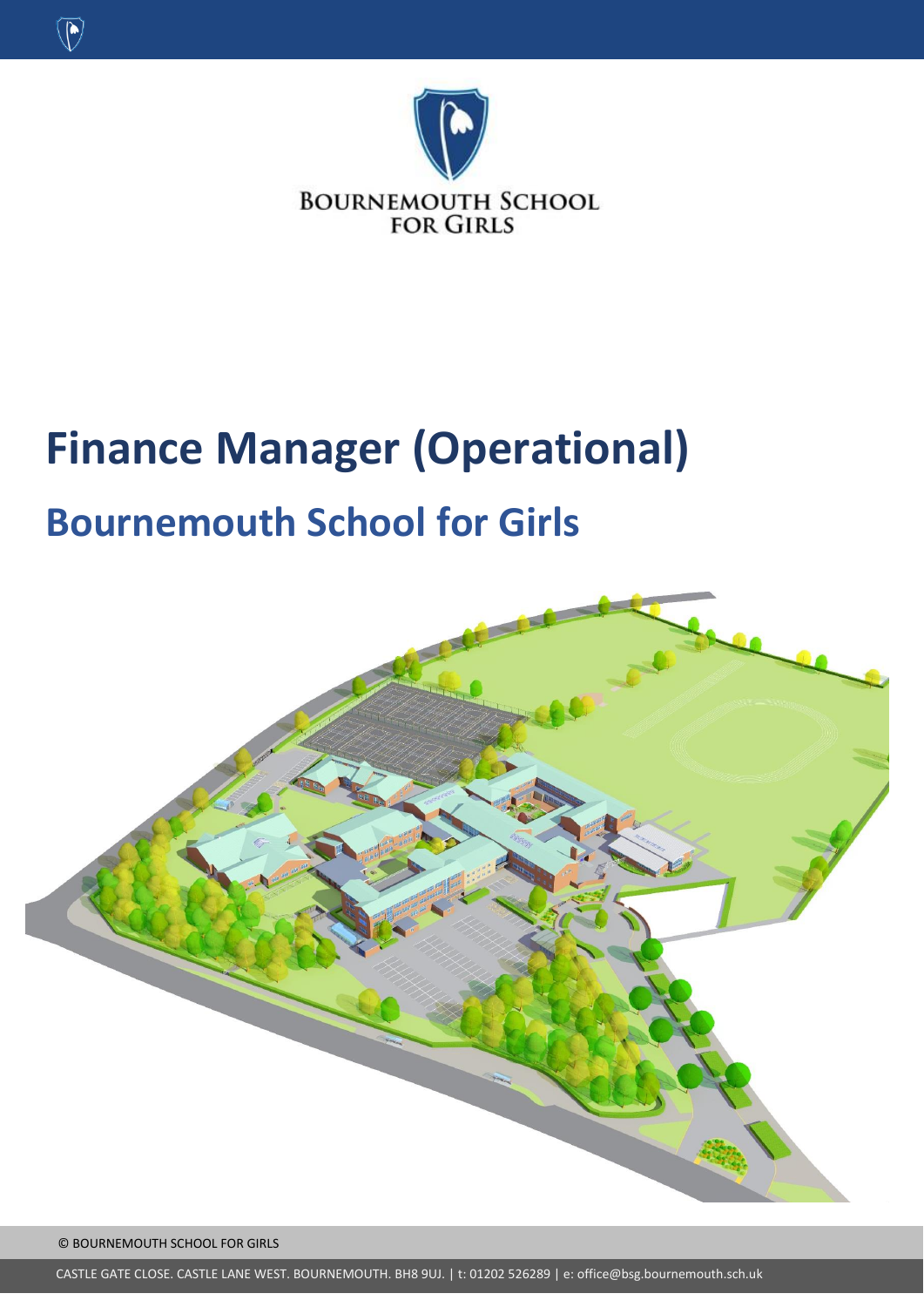

Dear Applicant,

We have an exciting opportunity for a committed and diligent finance professional to join our new business support team. The successful post holder will be filling a substantial gap as our Assistant Bursar retires after 30 years with BSG and will work closely with our recently appointed and very experienced Director of Finance and Operations. The role oversees the work of one Finance Officer and is primarily responsible for the day to day practical management of the finance operations of the school. This role may offer an opportunity for a step up into line management and potential career development within an educational sector.

Bournemouth School for Girls is a girls' 11-18 selective academy which has the core aim of developing well rounded young people who, as well as achieving outstanding academic results, are ready to make a difference in the world. BSG is a very special place in which to learn and with over 100 years of academic excellence we have a strong reputation both locally and nationally. Achievement is consistently high and BSG has maintained its position as one of the top state girls' schools in the country for both progress and achievement. Our school is part of a wider network of grammar schools, the South West Academic Trust (SWAT) which shares good practice and provides support, including a strong finance leaders' network. The last Ofsted inspection, in October 2012, rated the school outstanding in all categories. We also had a recent very successful SRMA visit.

As well as the day to day smooth financial running of the school we have a strong tradition of major capital improvements to our school. Recent projects have included the replacement of our heating and water systems and the complete double glazing of the school, as well as large building projects, including a new performing arts centre, art and social sciences building and most recently, extensive enhancements to our PE and design and technology facilities.

The successful candidate will be a conscientious and attentive team member with an eye for detail, knowledgeable in finance operations, compliance and with the ability to oversee payroll. They will work to support the Director of Finance and Operations in all aspects of financial management of the school. This will include maintenance of school financial procedures and systems ensuring that all legal and governance requirements meet the requirements of the Academy Trust Handbook. The successful post holder will work with and have line management responsibility to a supportive Finance Officer.

You will be joining the school at a time of growth and change. We have recently enlarged the school both in pupil numbers and in terms of the physical estate. We are continually ambitious to improve all aspects of our school and we would welcome hearing about what you could bring to the finance and compliance team.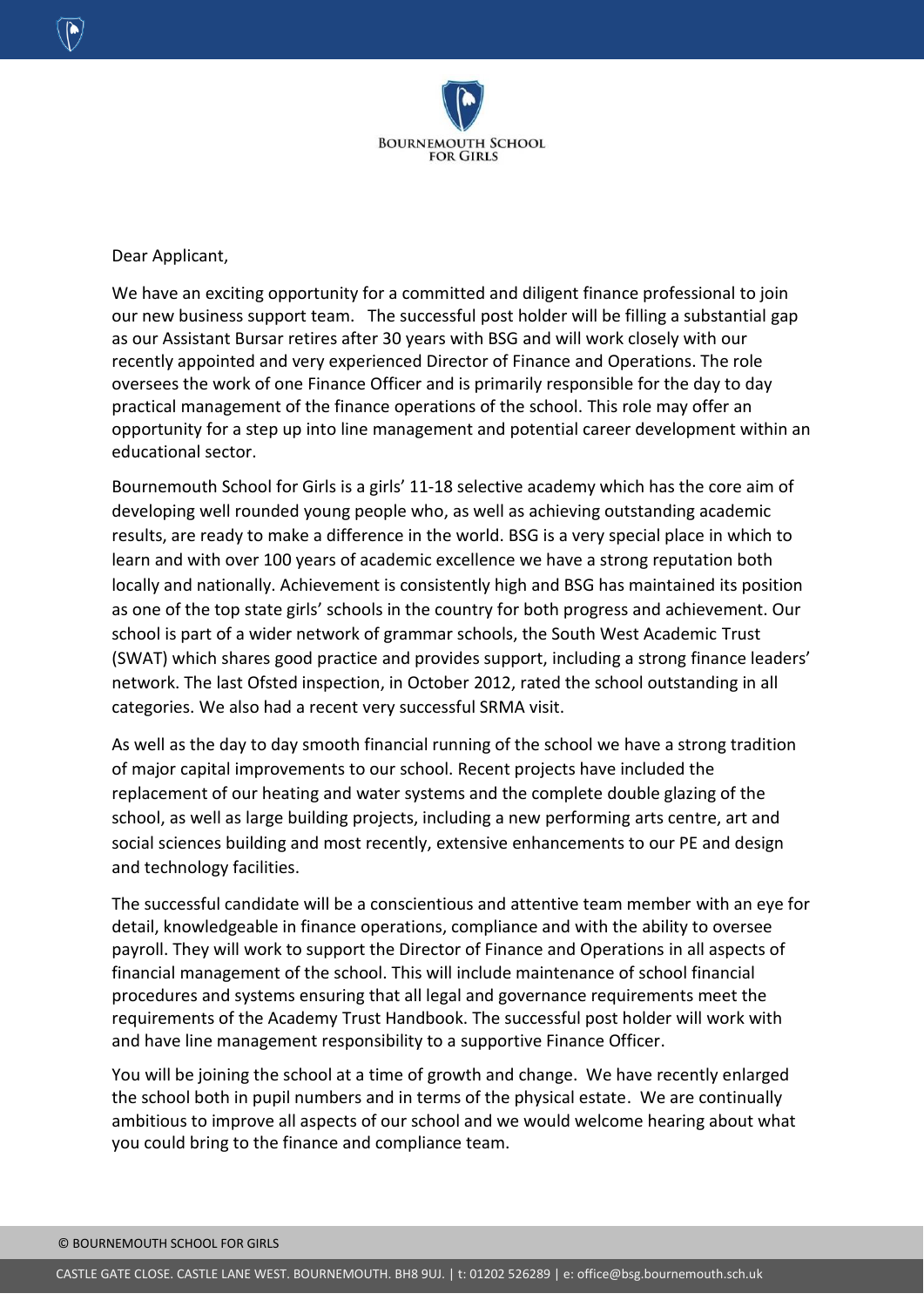Candidates should have a strong, relevant background in finance and be able to demonstrate practical experience in financial management, monitoring and delivery as well as the production of monthly management accounts, demonstrating value for money through the principles of economic, efficient, and effective use of resource.

The post will become available in July 2022 and there will be provision for a smooth handover from the present post holder.

The closing date for applications is 10am on Monday 20 June 2022. Please submit your application as soon as possible as the role is being promoted through various channels and so we reserve the right to close the application process early if appropriate.

This should include:

- a completed application form
- a letter of application outlining your suitability for the role.

**Yours sincerely** 

**Alistair Brien** 

**Headteacher** 

**Bournemouth School for Girls is committed to safeguarding and promoting the welfare of children and young people and expects all staff and volunteers to share this commitment. Any successful applicant will be required to undertake an Enhanced Disclosure check by the Disclosure & Barring Service.**

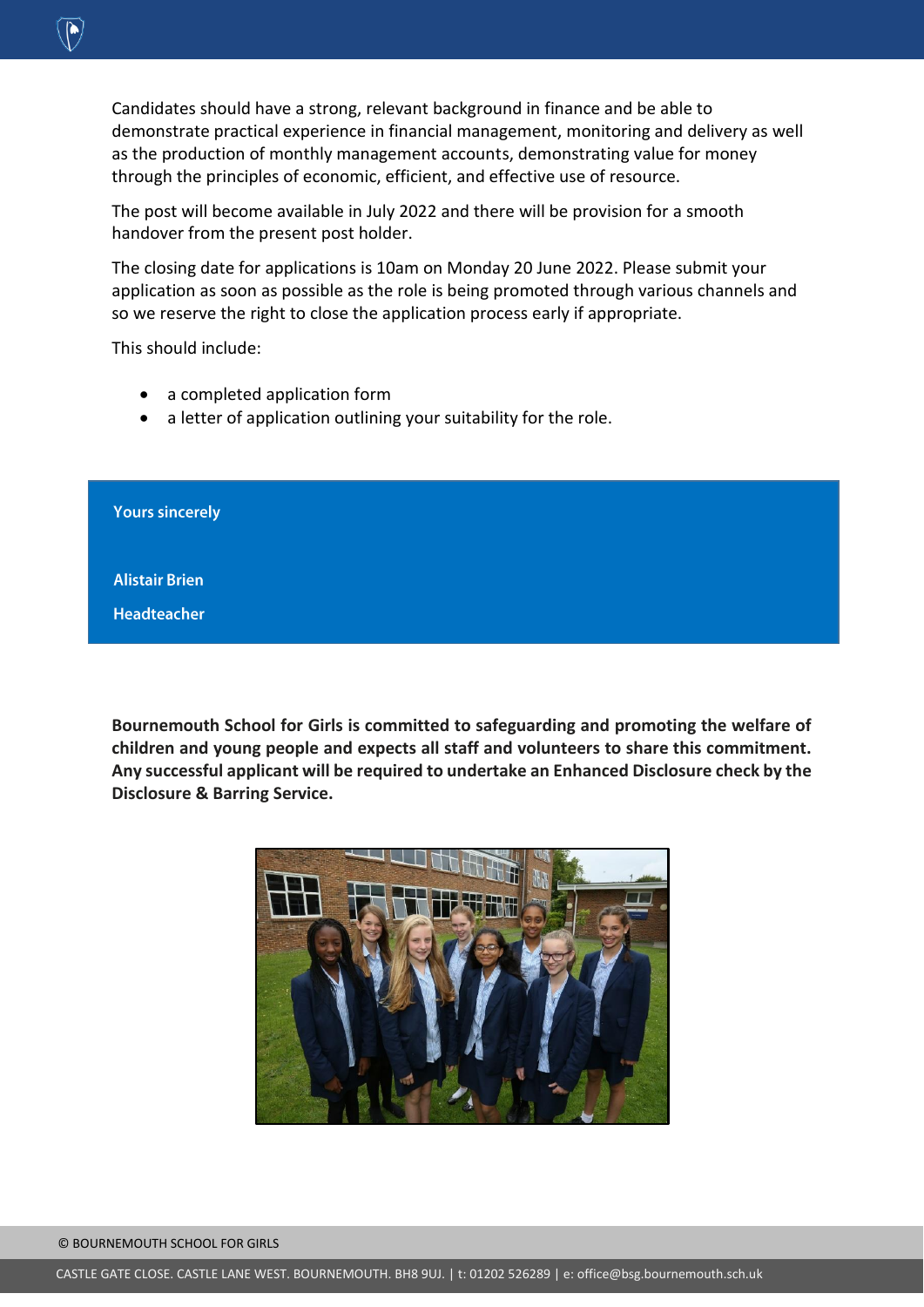## **Job Description**

**Responsible for:** Finance Team

Post Title: Finance Manager (Operational) **Responsible to:** Director of Finance and Operations

#### **Core Purpose of the Role**

To work in close partnership with the Director of Finance and Operations overseeing the Trust's finances, and to lead the daily work of the Finance Office ensuring good financial governance in support of student achievement and the strategic priorities of the Trust.



#### **Key Responsibilities**

#### **Overall**

- Ensure that the school meets the necessary financial standards, statutory financial requirements and audit as defined for rusts in line with the ESFA guidance, company and charity law and best industry practice.
- To lead the Finance Function including the allocation of tasks, such that work is completed accurately and on time.
- To support the staff and governors in school in undertaking management tasks by ensuring that financial and payroll records are accurate and up to date, and using these to provide quality financial information.
- To induct, train and performance manage the Finance team.

#### **Statutory compliance**

- To prepare for the annual audit and Internal Scrutiny programme of checks, as required, in line with the agreed timetable, and act in a timely fashion to any recommendations made.
- To prepare statutory financial returns required by the ESFA, TPS, LGPS and HMRC (including VAT) and evidence of the Trust's compliance with the Academies Trust Handbook or its replacement.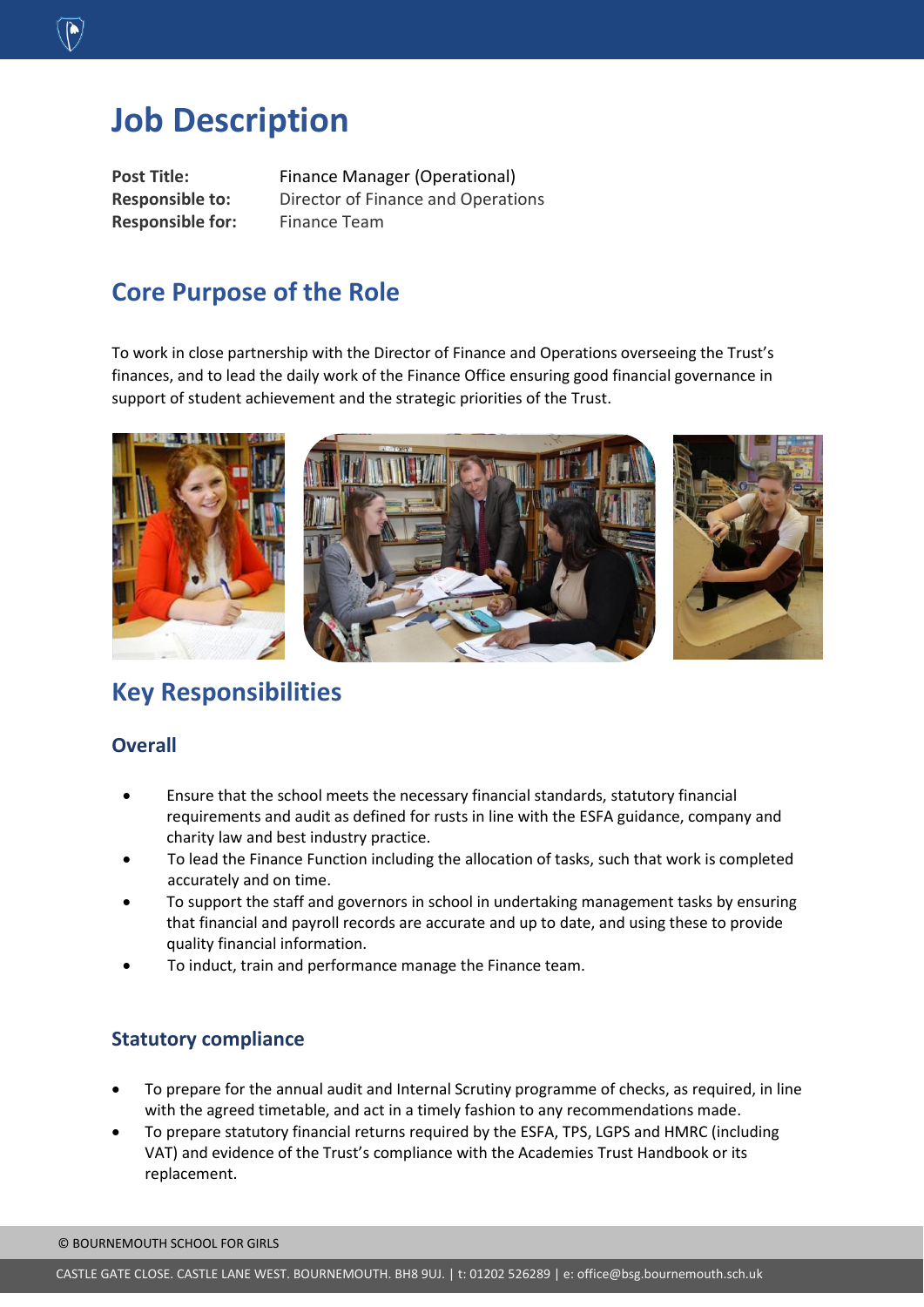#### **Management Accounting**

- To prepare the Trust's monthly management accounts on a monthly basis in line with month end timetable and the Trust's accounting policies and explain variances to budgets and forecasts.
- To support the Director of Finance and Operations through providing accurate and timely budget and forecast information as needed.
- To prepare management information reports including budget information.
- To apply best value principles.

#### **Financial Accounting**

- To operate the Trust's bank accounts (including management of access and appropriate signatory panels) for public, private and charitable funds and reconcile on a monthly basis, including charge card payments.
- To manage and operate the finance system in accordance with financial procedures, upload budget information and maintain accounting structures within it.
- To maintain the nominal ledger.
- To monitor the budget allocated, disseminate information to cost centre heads, resolve queries and advise the Director of Finance & Operations as required.
- To ensure all funding due to the school is received and recorded correctly.
- To manage cash flow to ensure the Trust has adequate funds to fulfil its obligations.
- To maintain and update the approved supplier list.
- To arrange for the payment of suppliers in line with the agreed terms and conditions.
- To manage, and or maintain the purchase ledgers, be responsible for investigation of differences between orders and invoices, analysing and reconciling supplier balances.
- To maintain the sales ledgers and debt recovery.
- To maintain an accurate fixed assets register and inventory and ensure this is consistent with the accounting records and that depreciation and disposals are recorded appropriately, as well as acquisitions (both historical and current year).
- To manage the payroll: processing the payroll on a monthly basis including 3<sup>rd</sup> party payments and reconciling same.
- To process payroll inputs, check month ends and report to the Director of Finance & Operations.
- To be responsible for the annual payroll and pension audit process.
- To be responsible for year-end payroll tax returns as applicable.
- To manage the salary sacrifice process in line with statutory requirements.
- Respond to personnel payroll issues as they arise e.g. payroll queries, maternity, paternity etc.
- To be responsible for Gift Aid.
- To own, update and implement the Trust's financial procedures in line with the Academies Trust Handbook and all other financial guidance and best practice.
- To hold financial and non-financial records securely and dispose of according to requirements and regulations.
- To be responsible for the financial oversight of trips.

#### **Academy Ethos and Culture**

- To continue personal development as agreed at appraisal reviews.
- To engage actively in the appraisal review process.
- To play a full part in the life of the Academy community; to support its distinctive aim and ethos and to encourage staff and students to follow this example.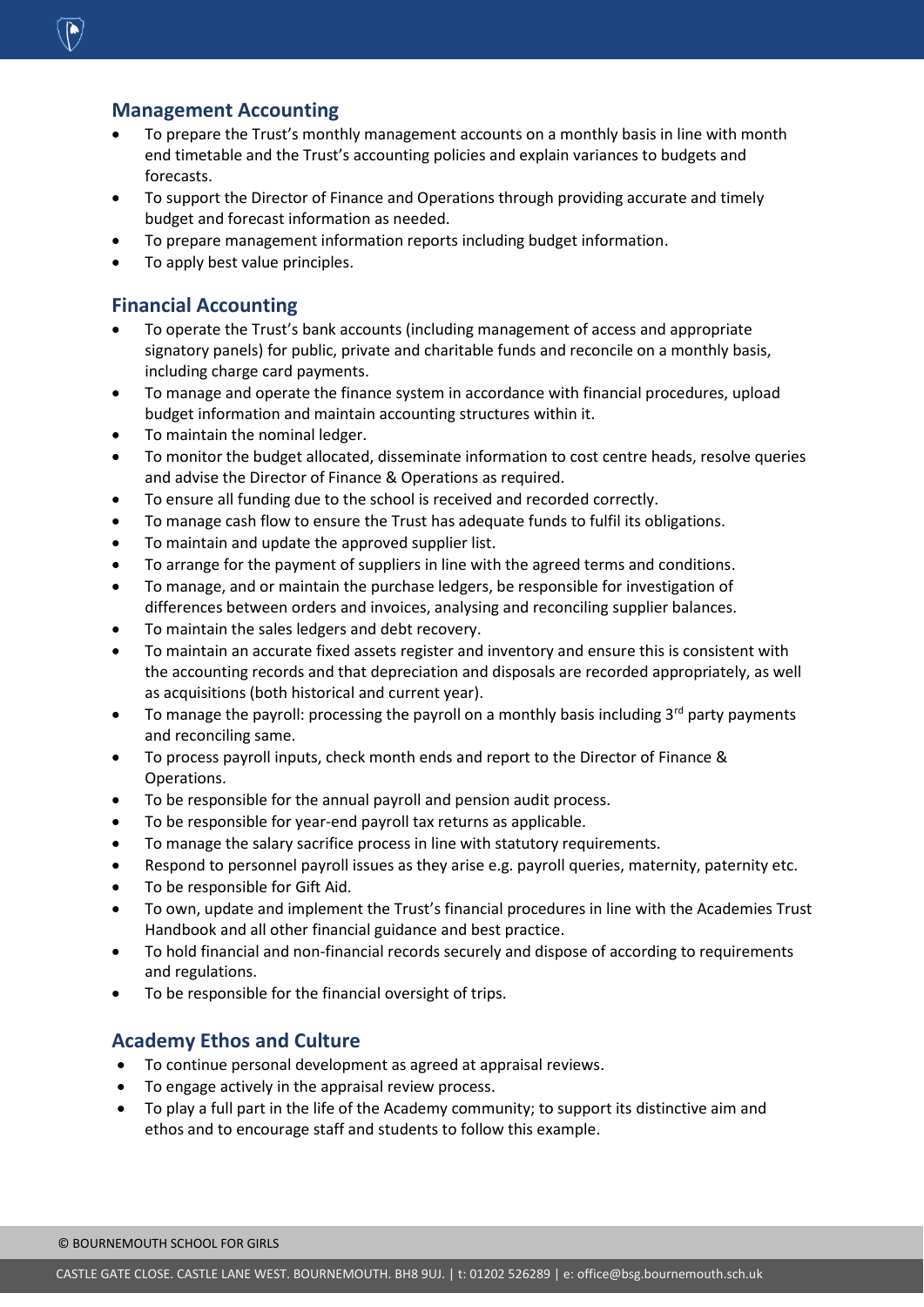

#### **Other**

 To carry out other reasonable tasks from time to time as directed by the Director of Finance and Operations.

#### **Accountability**

 The Finance Manager is directly responsible to the Director of Finance and Operations.

#### **Salary and Benefits**

The post holder will be paid on Grade 11, £32,798 - £38,553. Holiday entitlement will be 6 weeks (30 days) increasing to 6.6 weeks (33 days) after 5 years' service. Grade point incremental pay structure. Local government final salary pension scheme. Access to salary sacrifice benefits such as cycle to work. Free use of new and highly equipped gym (conditions apply).

Free parking on site.

#### **Terms and conditions**

The post is subject to successful completion of 6 months' probationary period, satisfactory references, medical and DBS clearance.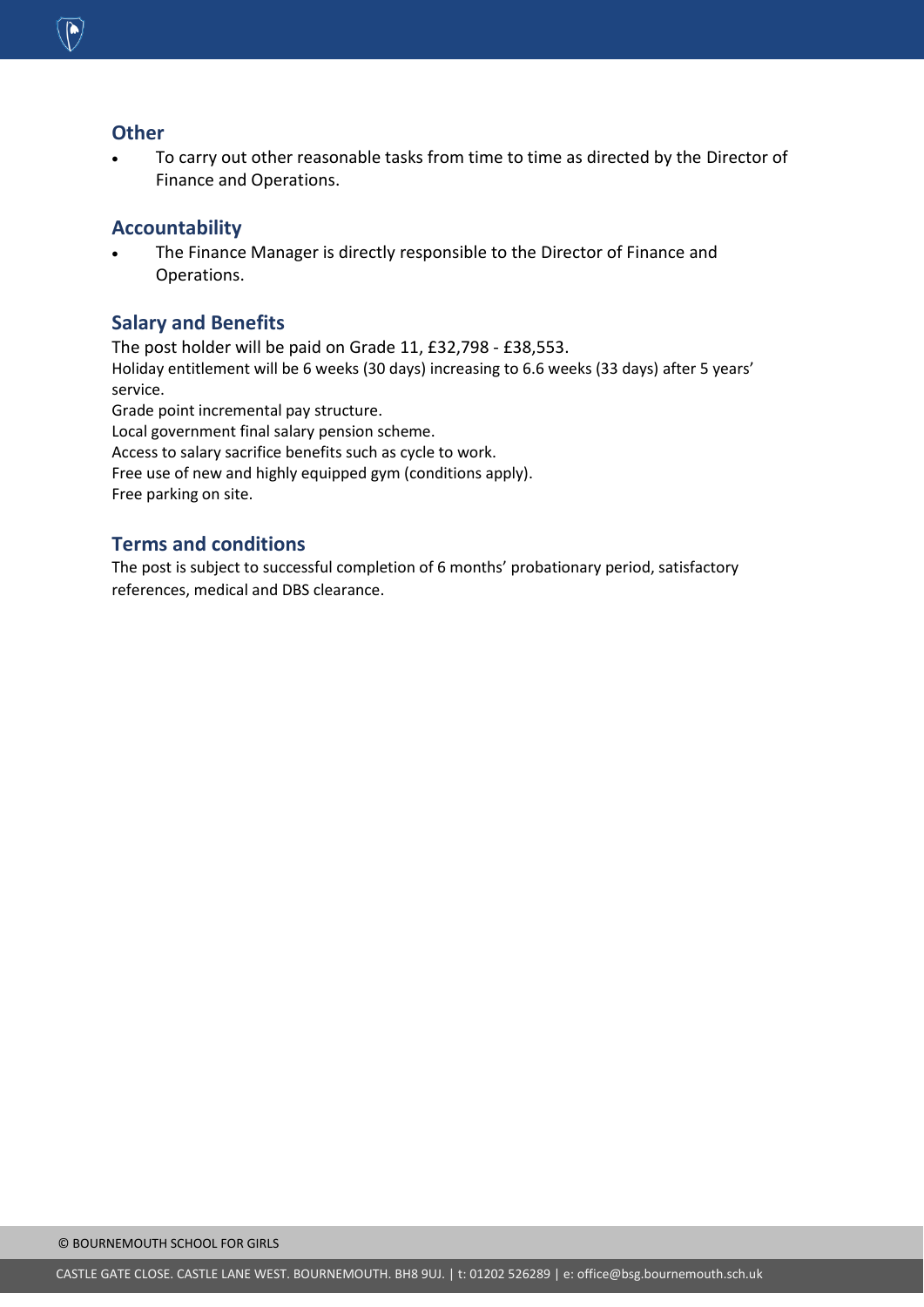## **Finance Manager (Operational)**

### **Person Specification**

|                                      | <b>CRITERIA</b>                                                                                                                                                                                         | Essential /<br><b>Desirable</b> |
|--------------------------------------|---------------------------------------------------------------------------------------------------------------------------------------------------------------------------------------------------------|---------------------------------|
| <b>Qualifications</b>                | Fully or part qualified accountant (accountancy qualifications from<br>professional bodies such as the ICAEW, ACCA, CIMA or CIPFA (including<br>CIPFA qualification developed in partnership with ISBL) | Ε                               |
| <b>Experience &amp;</b><br>knowledge | Successful accounting experience working in school financial environment                                                                                                                                | D                               |
|                                      | Experience of operating accruals accounting systems                                                                                                                                                     | E                               |
|                                      | Understanding of Audit requirements and the ability to produce and<br>manage others in regard to producing the required supporting<br>documentation.                                                    | D                               |
|                                      | Knowledge of legislation affecting payment of salaries, pensions, and<br>provision of benefits                                                                                                          | D                               |
|                                      | Experience of using and developing school financial software                                                                                                                                            | D                               |
|                                      | Experience in team management                                                                                                                                                                           | D                               |
|                                      | Experience of working in an educational environment                                                                                                                                                     | D                               |
|                                      | Understanding of and the ability to produce and interpret UK GAAP<br>compliant consolidated financial statements (Generally Accepted<br>Accounting Practice in the UK).                                 | D                               |

| Skills &<br><b>Abilities</b> | <b>CRITERIA</b>                                                           | Essential /<br><b>Desirable</b> |
|------------------------------|---------------------------------------------------------------------------|---------------------------------|
|                              | Ability to communicate verbally                                           | F                               |
|                              | Competent in Microsoft programmes with specific skill in the use of Excel | F                               |

 $\overline{\mathbb{Q}}$